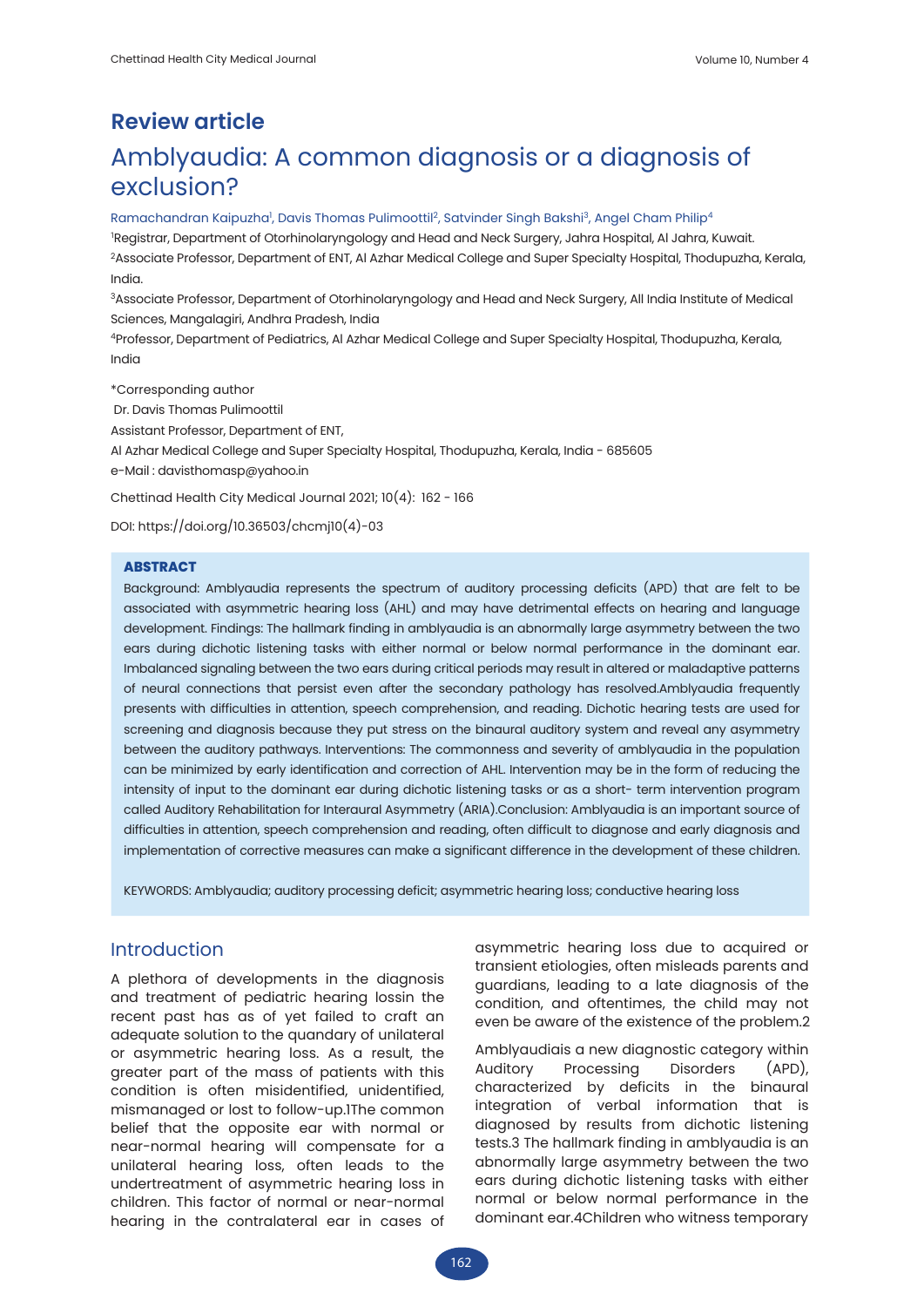hearing loss, most commonly from ear infections, are at an increased risk of developing amblyaudia.5 The persistence of auditory perceptual deficits after the ear is audiometrically normal is similar to the poor vision through the "lazy" by structurally normal eye in amblyopia. Like the etiology of amblyopia, the source for amblyaudia may also stem from the maladaptive plasticity in the central auditory system during critical periods in development.6

### Physiology of Binaural Hearing

The auditory system depends on the integration of afferent signals from both ears. Sound waves are collected by the external ear and transmitted inward for processing. When the sound waves reach the tympanic membrane, they are converted into mechanical vibrations which are then amplified by the ossicles and converted into fluid waves by the oval window. In the cochlea, the timing information is enhanced for sound localization.Sound input from the periphery is converted into neural signals in the inner ear and is transmitted by the auditory nerve to the cochlear nucleus, the first station of sound processing in the brain. The cochlear nucleus contains excitatory and inhibitory protrusions that innervate secondorder auditory brainstem nuclei in both hemispheres of the brain.7 The integration of these bilateral excitatory and inhibitory signals is essential for complex auditory processing. A mismatch in bilateral auditory input during development can disrupt the integration of binaural cues at the level of the auditory midbrain and cortex.8

# Definition of Amblyaudia

The existence of amblyaudia has been known for a while now, and consequently a number of definitions have been proposed. Amblyaudia represents the spectrum of auditory processing deficits (APD) that are felt to be associated with asymmetric hearing loss (AHL) and may have adverse effects on hearing and language development.9 The authors believe that the working definition for Amblyaudia proposed by Kaplan AB et al.10 to be the most appropriate, which states that amblyaudia is characterized by three key aspects: unilateral or asymmetric auditory dysfunction, hearing loss resulting in decreased afferent signal to the auditory cortex and which occurs during a critical period of development with subsequent correction or reversal.Asymmetry is critical to the pathophysiology of this disorder; if both sides are uniformly affected, the mismatch in binaural processing and neural maturation won't exist. Unfortunately our understanding of the condition is still far from complete and there does exist some ambiguity in the definition. Any peripheral etiology of hearing loss may put an individual at risk for amblyaudia, but the effect of different types, severity and duration of hearing loss is currently unknown. Also, the minimum threshold of hearing loss necessary to result in amblyaudia is still unknown. The hearing loss must occur during a critical period of early childhood development with subsequent rectification or reversal. The critical period is not yet well defined, and duration of asymmetric hearing loss may also be an important factor.

# Pathophysiology Of Amblyaudia

During brain development, higher cortical sensory centers depend majorly on afferent input to form organized neural circuits. In the auditory system, early exposure to sound promotes the proper development and maturation of the auditory processing centers.11Imbalanced signaling between the two ears during critical periods may result in altered or maladaptive patterns of neural connections that persist even after the auxiliary pathology hasresolved.12As a result, neural transmissionfrom the affected side may be significantly weakenedas compared with the unaffected side. The overall effect of thisasymmetric signaling is the creation of a ''dominant'' ear athigher stages of the central auditory pathway, much like theemergence of a dominant eye at the level of the primary visualcortex, as described in amblyopia. During criticalperiods of neural plasticity, this imbalanced weighting of interauralcues may disrupt the representation of binaural stimuli ina manner that persists for an unknown length of time after thehearing loss is reversed in later life.13 Animal studies have shown that during critical periods of development, the central auditory pathways are extremely sensitive to peripheral deprivation, resulting in lasting abnormalities of binaural processing.14

# Consequences Of Amblyaudia

A majority of individuals with amblyaudia are found to have normal or near-normal pure tone thresholds, but these individuals are predicted to have difficulty with auditory processing that depend on bilateral cues, i.e. sound localization and signal-to-noise suppression. These tasks contribute greatly to human communication by giving cues as to the sourceof sounds and by enabling the separation of specific sounds in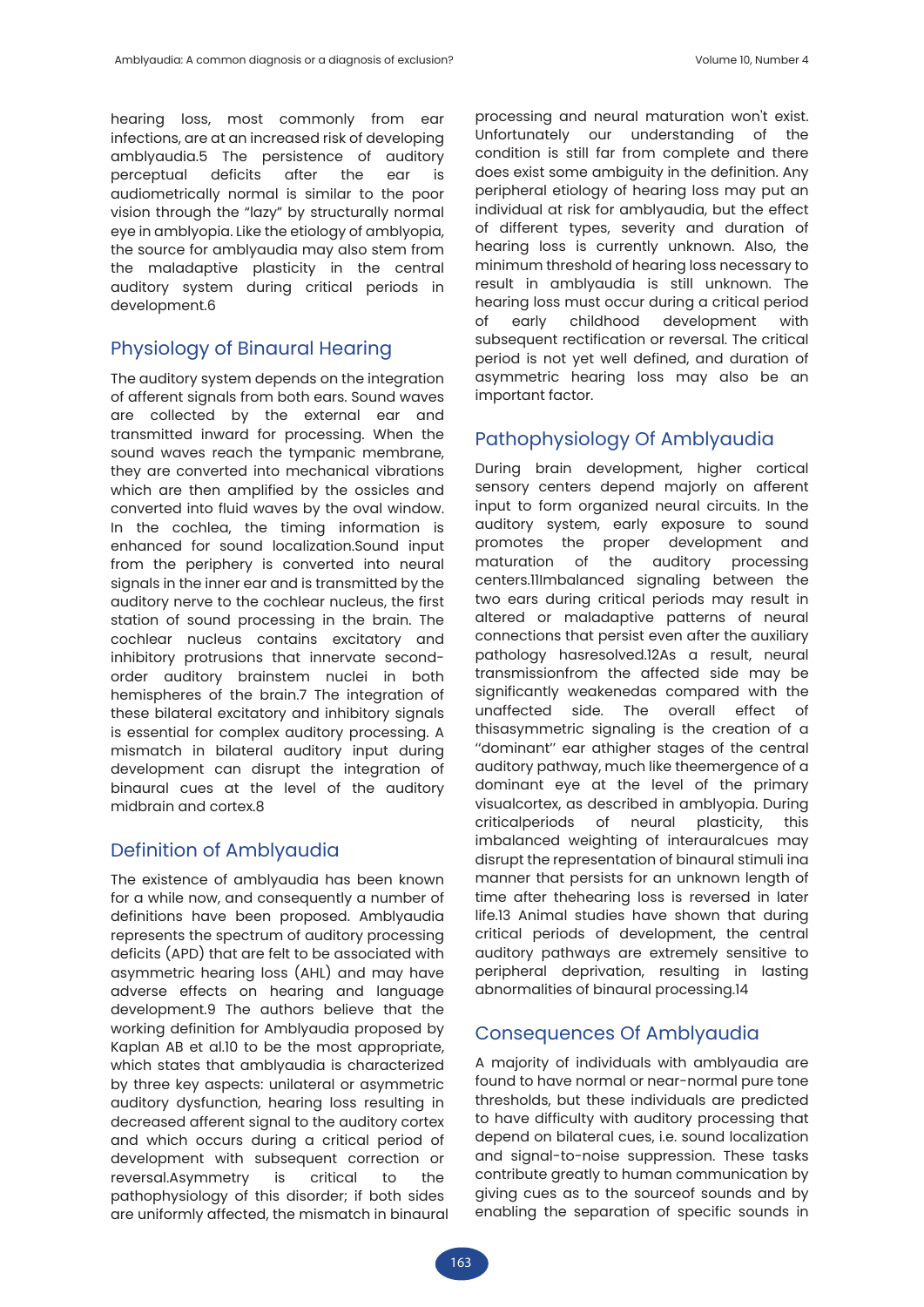the setting of background noise.9The auditory<br>system of a child with amblyaudia system of a child with amblyaudia compensates for the imbalanced inputs between ears by adjusting sensitivity to binaural spatial cues. Because of this adaptation, amblyaudia is associated with degraded binaural spatial hearing and sound localization.Binaural spatial hearing and sound localization play key parts in speech comprehension, particularly in noisy surroundings.15 Difficulty with binaural spatial hearing may have secondary effects on educational development because of linguistic and cognitive problems. Linguistic difficulties result from the impairments in phonetic and phonological coding of sounds and articulation and syntax impairments. Cognitive difficulties are closely related with linguistic difficulties. The misperception of some phonemes produces a poor semantic database, which affects reading fluency and comprehension and can result in dyslexia. Because of the difficultyisolating auditory information, amblyaudia has been linked to attention problems that can affect educational development. Difficulties with adaptive skills and self- esteem have also been seen in children with amblyaudia.<sup>16</sup>

### Clinical Presentation Of Amblyaudia

Amblyaudia often presents with difficulties in attention, speech comprehension, and reading. Inattention, such as inconsistent response patterns and shorter attention spans, is common in children with amblyaudia.9 Additionally, speech comprehension is made difficult, especially within noisy environments, due to the reduced ability to localize sound, comprehend verbal material, and follow verbal directions with multiple steps. The deficits in speech understanding also influence reading fluency and comprehension through a chain of reactions.There's mixed study regarding when the changes in neuronal sensitivity dissipate.15

# The Association Of Otitis Media And Amblyaudia

Amblyaudia may theoretically result from any form of asymmetric auditory deprivation, including conductive and sensorineural causes, occurring during a critical period of development. Investigations on amblyaudia have thus far predominately investigated conductive hearing losses (CHL), mainly because, by definition, a diagnosis of amblyaudia necessitates complete reversal of hearing loss, which is most probable to occur in the setting of CHL through surgical correction.9

Amblyaudia has been correlated with early life auditory deprivation such as otitis media (OM) with prolonged periods of temporary hearing loss. Otitis media (OM) is a common childhood illness that is characterized by purulence and/or the accumulation of excessive mucin in the middle ear space. In some instances, the mechanical properties of the middle ear system can be altered by the presence of viscous fluid in the typically air-filled tympanum. In these cases, the auditory signal transmitted to the developing central nervous system is degraded, prompting many clinicians and researchers to hypothesize that OM may represent a common form of developmental auditory deprivation. 17Although OM is physically restricted to the middle ear space, it can interfere with the transmission of acoustic signals to the inner ear and, by extension, the entire auditory system. The middle ear pathology and accumulation of excess, viscous mucin that typically accompany OM can disrupt the acoustico-mechanical properties of the middle ear system, producing a CHL.18 In addition to attenuating the overall amplitude of the acoustic signal, viscous fluid in the middle ear space can also delay transmission of the transduced waveform. Differences in the timing (interaural time difference) and amplitudes (interaural level difference) of acoustic signals arriving at the two ears play an essential role in spatial hearing, particularly in the horizontal plane.19

Nearly 89% of cases of otitis media presenting with CHL resulted in amblyaudia.9 During periods of temporary hearing loss, the auditory system is unable to completely manipulate acoustic input from the affected ear. When temporary hearing loss occurs during early periods of auditory experience, the central auditory circuits that support sound location may be recalibrated.<sup>20</sup> These adaptations may be advantageous during the period of hearing loss, even so, they often become maladaptive once normal hearing is restored. Therefore, even after normal hearing has been restored there is a possibility of long lasting auditory perceptual deficits.7

Roughly 80% of children under the age of 3 experience otitis media making it the most commonly diagnosed illness among young children in the United States.<sup>21</sup> Approximately 75% of all infants have at least one episode during the first two years and 25 percent of infants develop recurrent or persistent OM.22 OM can often go undiagnosed as it can occur without the presence of pain or infection.<sup>19</sup>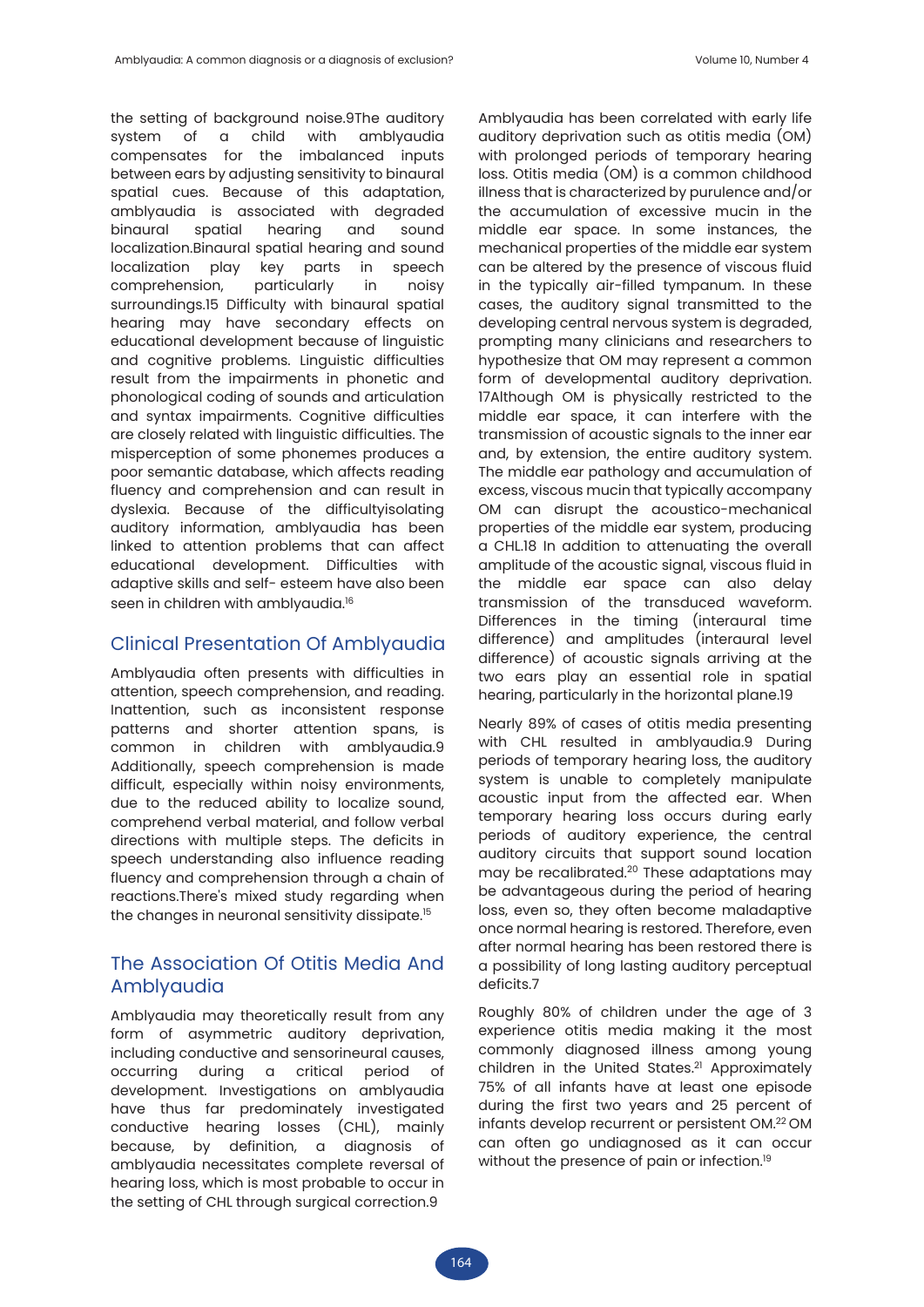## Assessment And Diagnosis Of Amblyaudia

Amblyaudiacan not be identified by traditional hearing tests because there are no current tests that place the two ears in competition. Instead, dichotic listening tests are used for screening and diagnosis because they put stress on the binaural auditory system and reveal any asymmetry between the auditory pathways.5 Some of the tests that are used are the Competing Words subtest of SCAN, staggered spondaic words test and the randomized dichotic digits test. Dichotic listening tests give the listener with two monosyllabic words or digits simultaneously and the listener is expected to repeat the words presented in each ear.<sup>23</sup> Following testing, if the child has poor performance, the child should be referred for further testing to rule out retrocochlear disorder, confirm the weaknesses, and receive a final diagnosis.

The diagnosis of amblyaudia should address the nature of the processing weakness, which ear it affects, and the severity.A suggested severity criterion for amblyaudia is based off of interaural asymmetry and is graded as borderline amblyaudiawith an interaural asymmetry of 10 – 19%, mild with 20 – 29%, moderate with 30 – 39%, moderately severe with 40 – 49% and severe with an interaural asymmetryof more than 50%.5

#### Prevention Of Amblyaudia

The prevalence and severity of amblyaudia in the population can be minimized by early identification and correction of AHL, ideally within the critical window of auditory development. An opportunity for early identification of unilateral hearing loss lies with a robust universal newborn hearing screening program.Unfortunately at the present time, national newborn hearing screening programs are yet to become a reality in several developing countries, including India. In countries with established universal newborn hearing screening programs, the mean age of diagnosis of hearing loss—particularly unilateral hearing loss—has decreased significantly.Even still, despite improvements in screening, patients with unilateral hearing loss still appear to be under-diagnosed and undertreated.24,25

### Treatment And Prognosis Of Amblyaudia

As amblyaudia is a relatively newly identified phenomenon,there is no standard practice for management. The processing difficulties of amblyaudia can be improved through interventions. Reducing the intensity of input to the dominant ear during dichotic listening tasks in

order to strengthen the affected ear is generally the first part of the intervention. Then the intensity to the dominant ear is systematically increased as long as the affected ear's performance remains high. This should be continued until both ears can perform equally during dichotic listening tasks at equal intensity.<sup>26</sup> Another option is a short- term intervention program called Auditory Rehabilitation for Interaural Asymmetry (ARIA), which follows a similar progression. The ARIA method corrects amblyaudia in four therapy sessions over four weeks. The ARIA auditory training method involves gradual adjustment of the relative balance of stimulus intensity in the two ears, until the asymmetry in listening accuracy scores between the two ears is reduced.<sup>27</sup> Remote microphone hearing aids would provide equivalent ( low) levels of amplification to the two ears. It's recommended that amblyaudia is corrected before fitting remote microphone hearing aids.28

#### prognosis of amblyaudia

The timing and duration of hearing loss both play key roles in the severity and prognosis of amblyaudia. There's mixed research regarding when the changes in neuronal sensitiveness dissipate. Some studies implied that impairments are long lasting even after normal hearing has returned. However, other studies say that deficiencies largely disappear after a few years of typical auditory experience.20,29,30 Even if amblyaudia resolves by late childhood, there's no way to determine where the child would be without the period of asymmetrical hearing. Additionally, it's hard to determine whether or not the individual will witness ripple effects on verbal, cognitive, and social functions developed during the periods of atypical hearing.<sup>9</sup>

#### Conclusion

Amblyaudia is an important source of difficulties in attention, speech comprehension and reading, and is often difficult to diagnose unless borne as a differential in mind while testing these children and appropriate dichotic testing is applied. An early diagnosis and implementation of corrective measures can make a significant difference in the development of these children. Concrete steps have to be taken to increase awareness of this condition.

Conflicts of interest: All the authors declare that they have no conflict of interest

Source of funding: Nil